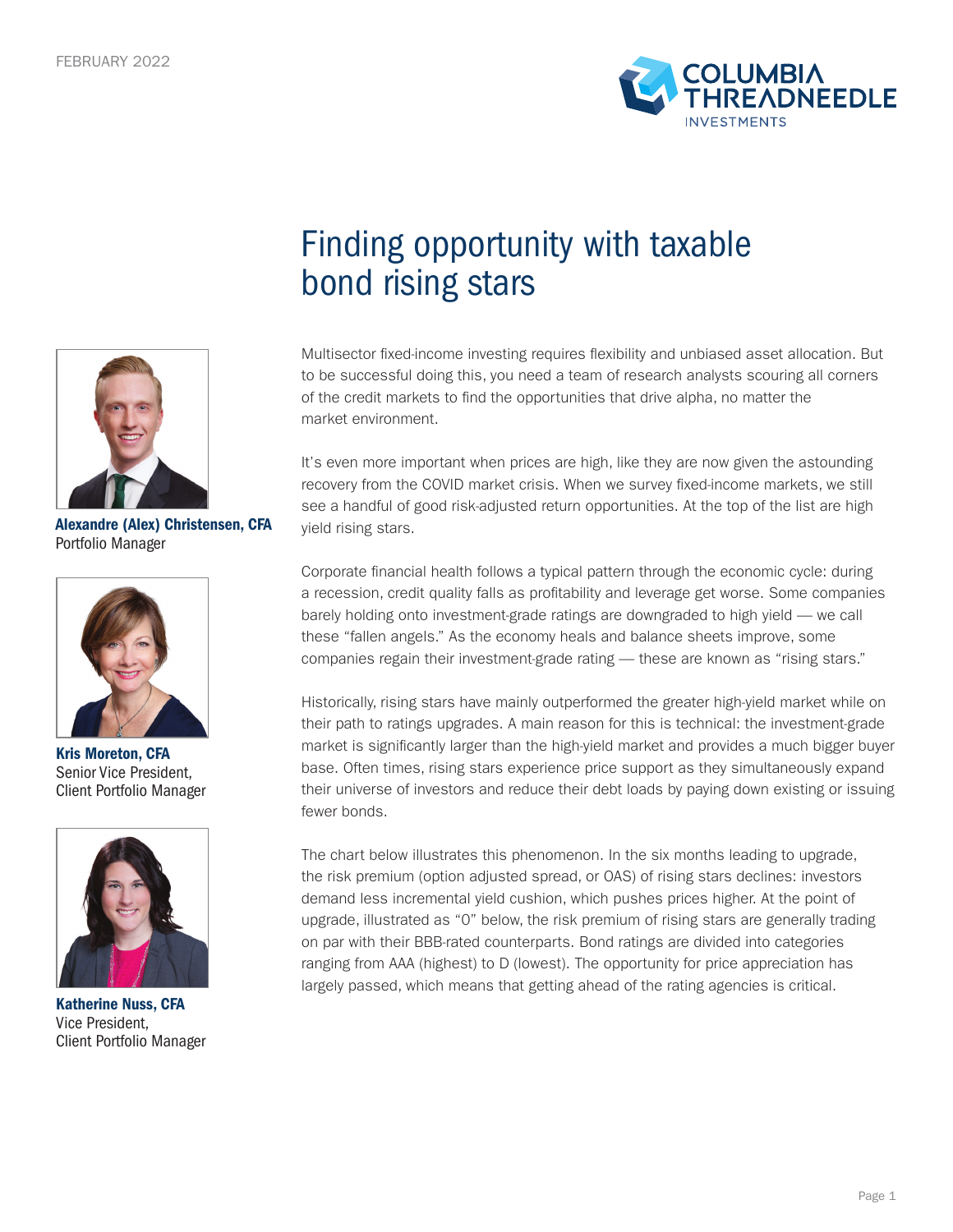

Exhibit 1: Rising Star outperformance occurs primarily prior to the upgrade Median OAS change relative to ratings bucket (bp)\*

Source: Barclays research.

But the benefits to owning this targeted segment of the corporate bond market may continue after ratings upgrades as well. Most rising stars ultimately achieve a BBB rating, which, as the lowest rated rung of the investment-grade market, carries a higher yield than other ratings cohorts. This yield advantage has historically translated into higher returns, allowing BBB rated bonds to consistently outperform the broader investment-grade market. As a result, simply buying full-spectrum high-yield or investment-grade exposure will not capture the opportunity in the same way that overweighting these select bonds can in an active portfolio.

The current economic cycle and transition of fallen angels to rising stars presents opportunities for active managers. There were more fallen angels in 2020 than any year prior. Some of these companies made ill-timed acquisitions, some experienced unprecedented businesses disruptions and others had lackluster business models for some time. The downgrades occurred across industries but were especially pronounced in energy, auto producers and consumer goods.



Exhibit 2: Fallen angel volumes, annual (\$b)

Source: Barclays, 2021.